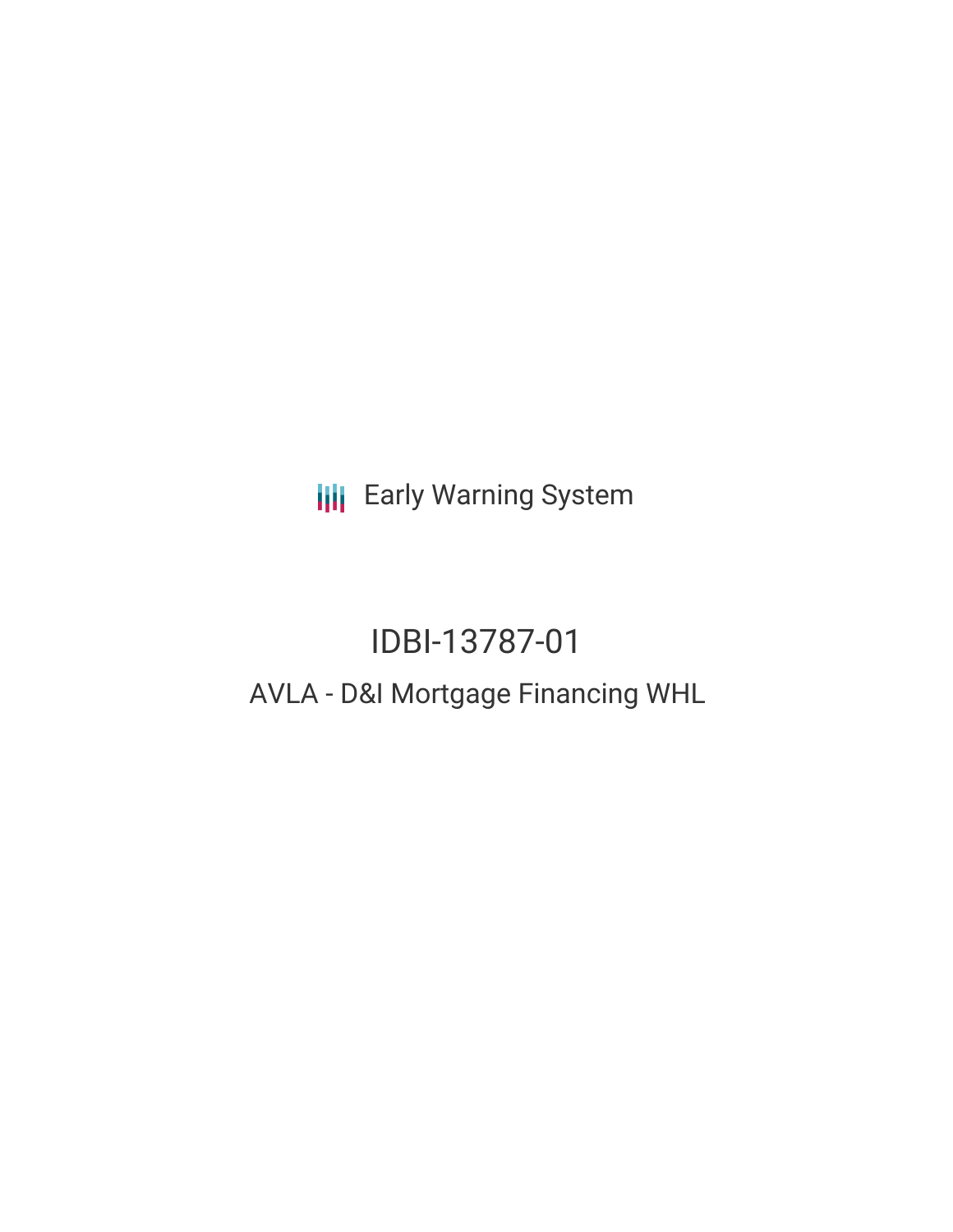

### **Quick Facts**

| <b>Countries</b>               | Chile             |
|--------------------------------|-------------------|
| <b>Financial Institutions</b>  | IDB Invest (IDBI) |
| <b>Status</b>                  | Proposed          |
| <b>Bank Risk Rating</b>        | FI                |
| <b>Voting Date</b>             | 2022-03-08        |
| <b>Borrower</b>                | AVLA group        |
| <b>Sectors</b>                 | Finance           |
| <b>Investment Type(s)</b>      | Loan              |
| <b>Investment Amount (USD)</b> | \$60.00 million   |
| <b>Loan Amount (USD)</b>       | \$60.00 million   |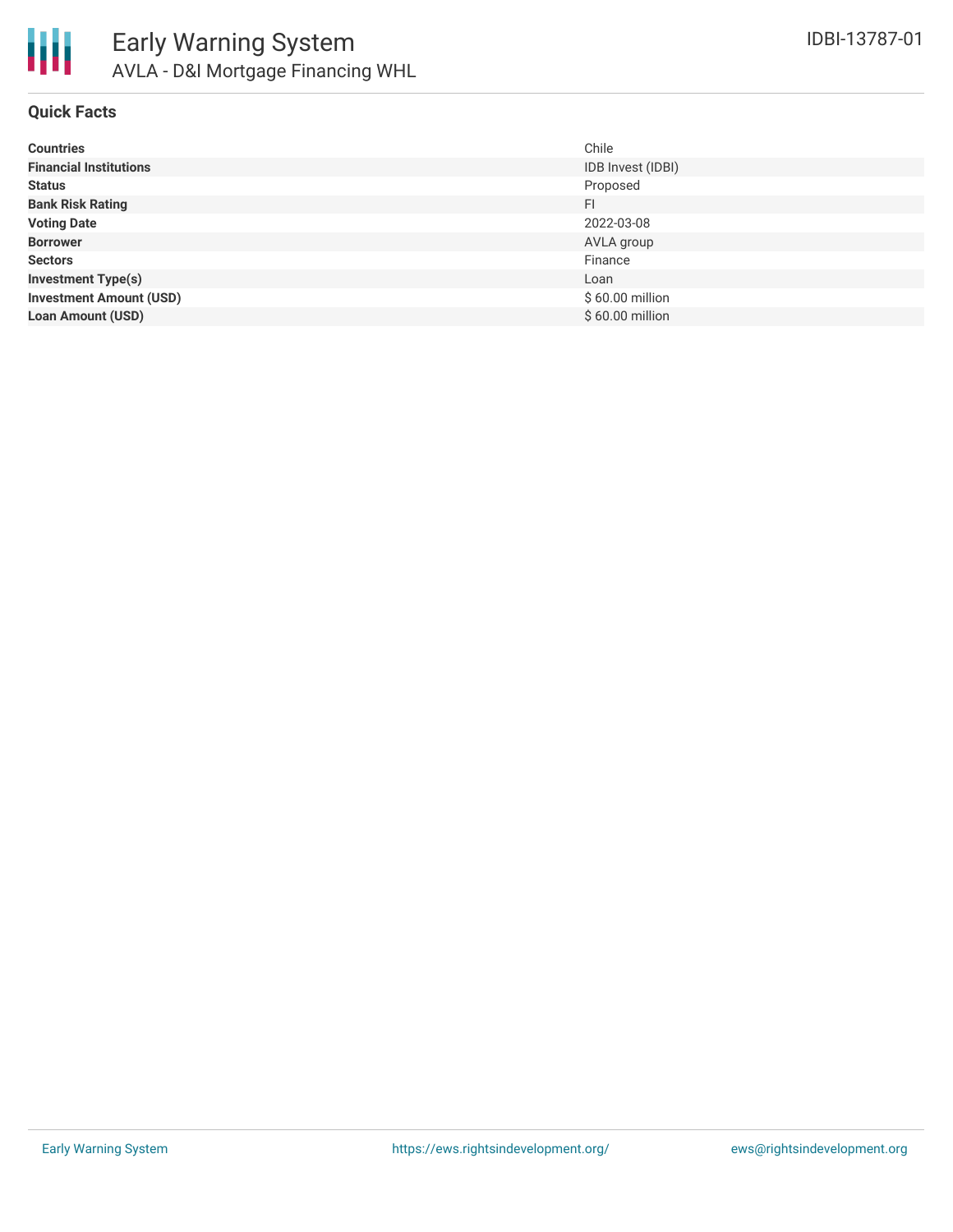

### **Project Description**

The proposed project includes a financing mechanism that will consist of a senior, secured, revolving warehouse facility of up to US\$60 million, whose proceeds will be used to purchase and accumulate eligible endorsable mortgage loans or other similar instruments granted to individuals, with a particular focus on diversity and inclusion, for future total or partial asset backed securitizations in the Chilean capital markets. The transaction will support and improve certain diversity and inclusion segments access to financing in Chile, narrowing the current financing gap that is increasing due to the COVID-19 crisis, and will help further expand debt capital markets in the country through new issuances of asset backed securities. The proceeds from the line will allow AVLA Group to expand its origination of mortgage loans. The warehousing facility may support several accumulation periods, for a maximum total availability period of six years.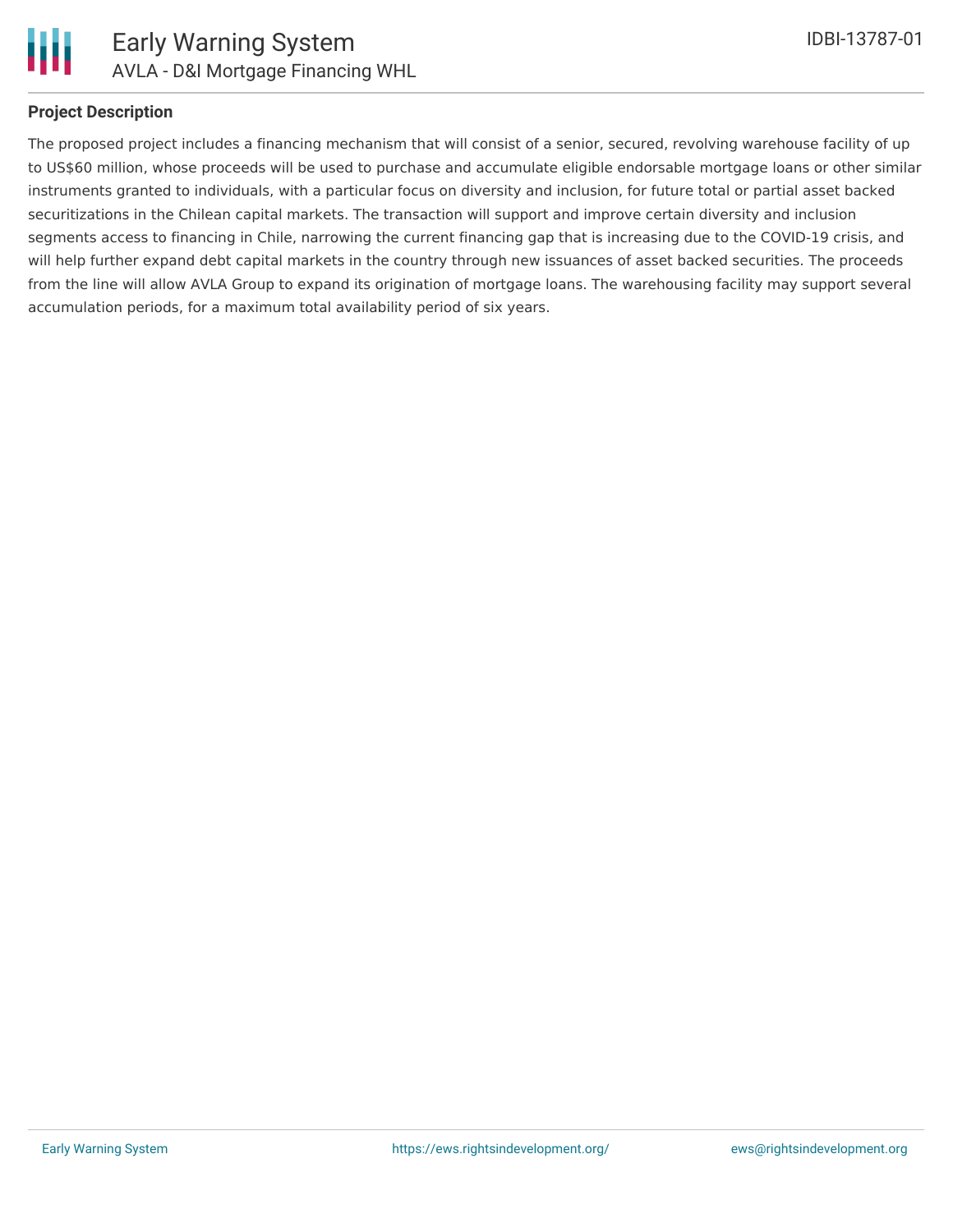

## **Investment Description**

• IDB Invest (IDBI)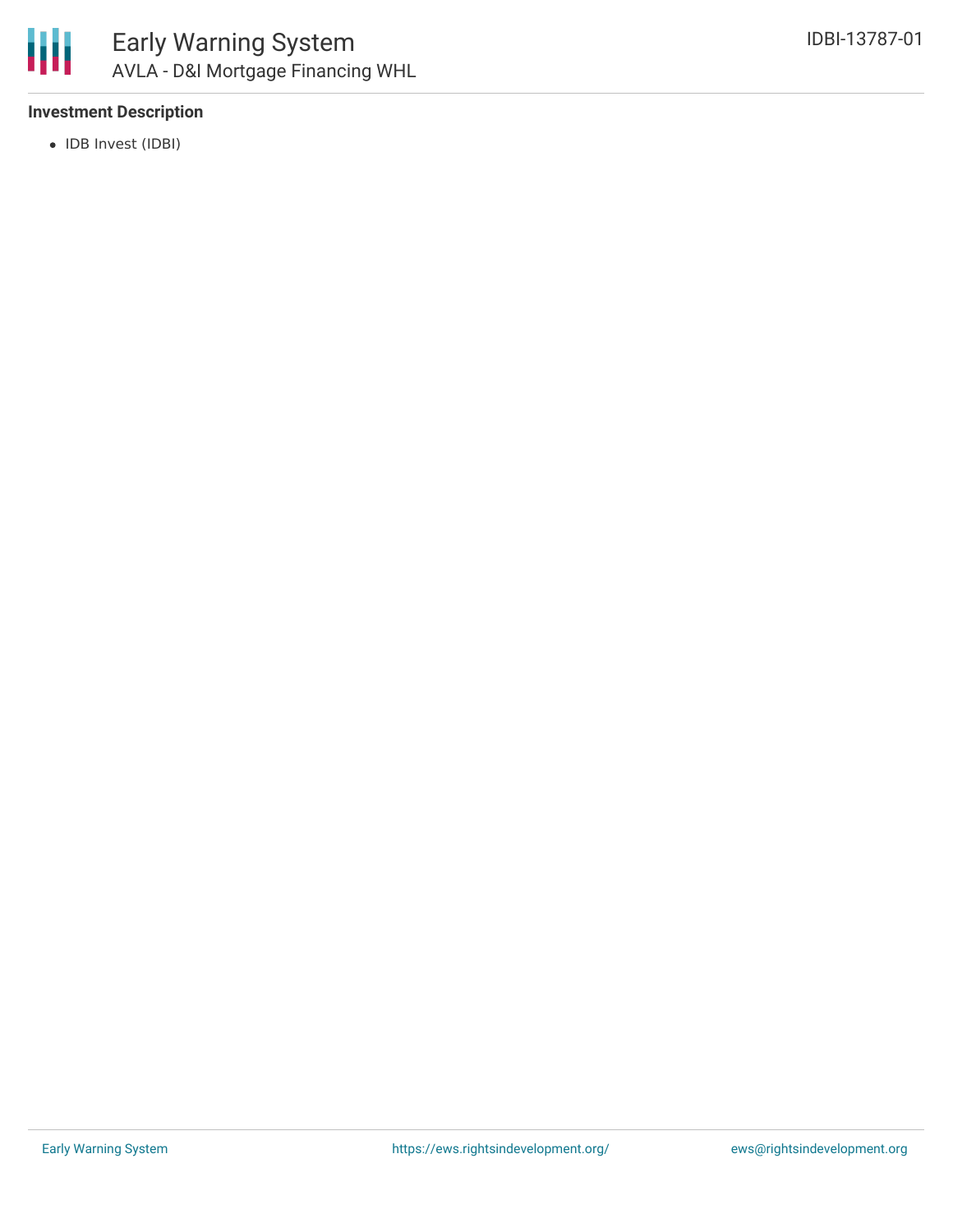### **Contact Information**

EMAIL: requestinformation@idbinvest.org

PHONE: +1(202)-566-4566

ADDRESS: 1350 New York Ave NW, Washington, DC 20005

#### ACCESS TO INFORMATION

You can submit a request for information disclosure at: https://www.iadb.org/en/access-information/information-request

#### ACCOUNTABILITY MECHANISM OF IDB / IDB INVEST

The Independent Consultation and Investigation Mechanism (MICI) is the independent complaint mechanism and fact-finding body for people who have been or are likely to be adversely affected by an Inter-American Development Bank (IDB) or Inter-American Investment Corporation (IDB Invest)-funded project. If you submit a complaint to MICI, they may assist you in addressing the problems you raised through a dispute-resolution process with those implementing the project and/or through an investigation to assess whether the IDB or IDB Invest is following its own policies for preventing or mitigating harm to people or the environment. You can submit a complaint by sending an email to MICI@iadb.org. You can learn more about the MICI and how to file a complaint at http://www.iadb.org/en/mici/mici,1752.html (in English) or http://www.iadb.org/es/mici/mici,1752.html (Spanish).